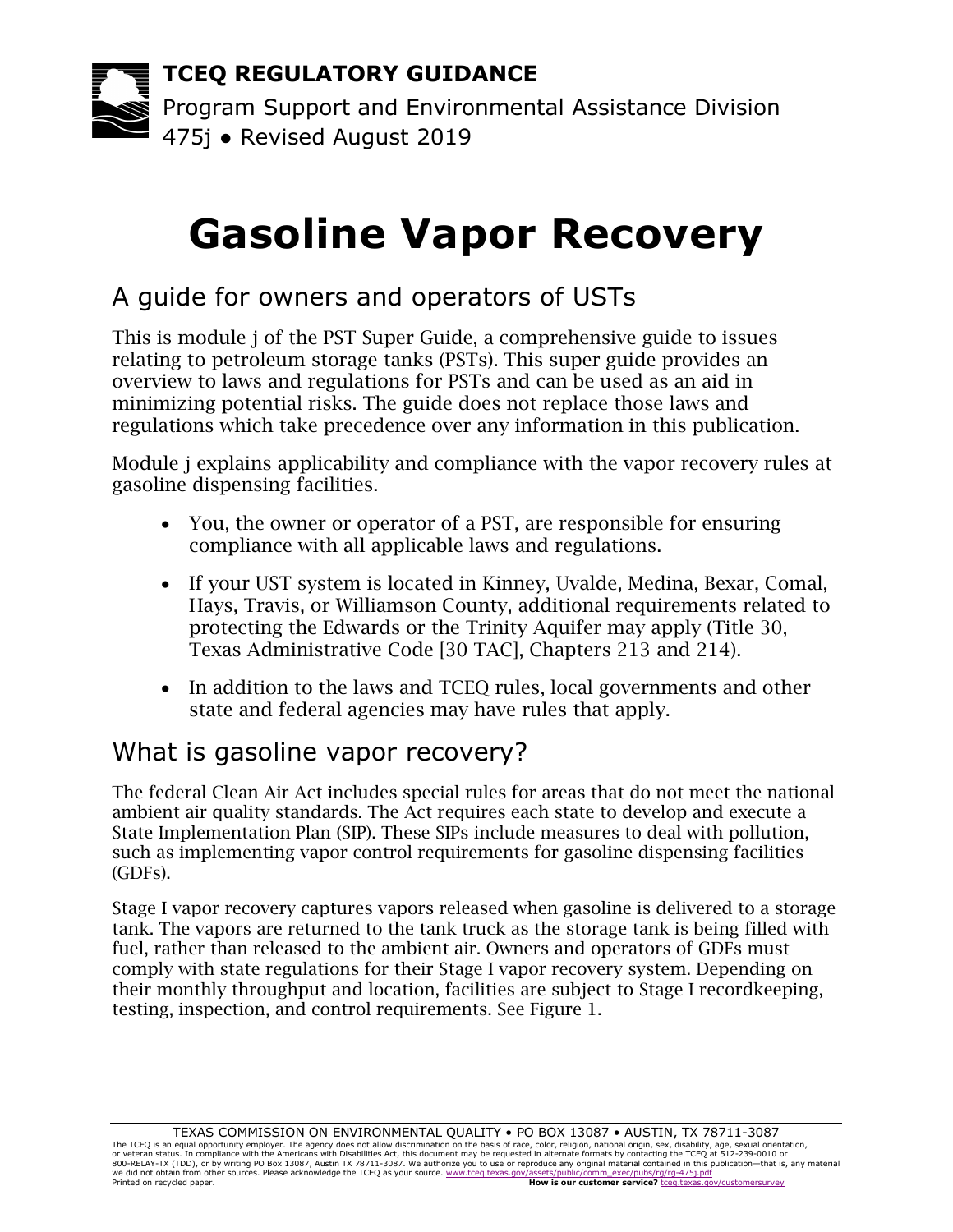### What is the purpose of vapor recovery?

Stage I equipment decreases the amount of gasoline vapors released into the atmosphere during tank refilling. Gasoline is a complex mixture of hundreds of chemical compounds. Repeated or prolonged exposure to some of those compounds could pose a health risk to humans. In addition, some elements of gasoline vapors called *volatile organic compounds* contribute to the formation of ground-level ozone. Ozone is the primary component of smog.



**Figure 1.** Stage I and II<sup>+</sup> vapor recovery.

† Stage II captures gasoline vapors when a vehicle is being fueled at a dispenser and the vapors are returned through the dispenser hose to the tank. GDFs are no longer required to be equipped with Stage II Vapor Recovery equipment.

# Am I required to have Stage I?

Applicability of the Stage I vapor recovery rules is determined by the county in which the GDF is located and the gallons of gasoline dispensed from the facility in a month (monthly throughput). Use the list of counties in Table 1 to determine whether your facility is required to have Stage I vapor recovery equipment. You should be able to find your monthly throughput listed on your inventory control sheet as "Total monthly gallons dispensed."

If your facility is located in an affected county and dispenses more than the monthly throughput listed for that county, your facility is subject to the Stage I rules. If your facility is located in an affected county and dispenses less than the monthly throughput listed for that county, it is exempt from the requirements of the Stage I rule, with a few exceptions. Monthly throughput exemptions can be found in 30 TAC 115.227. For more information, visit our Stage I Vapor Recovery webpage at [<www.tceq.texas.gov/goto/stageI>.](http://www.tceq.texas.gov/goto/stageI)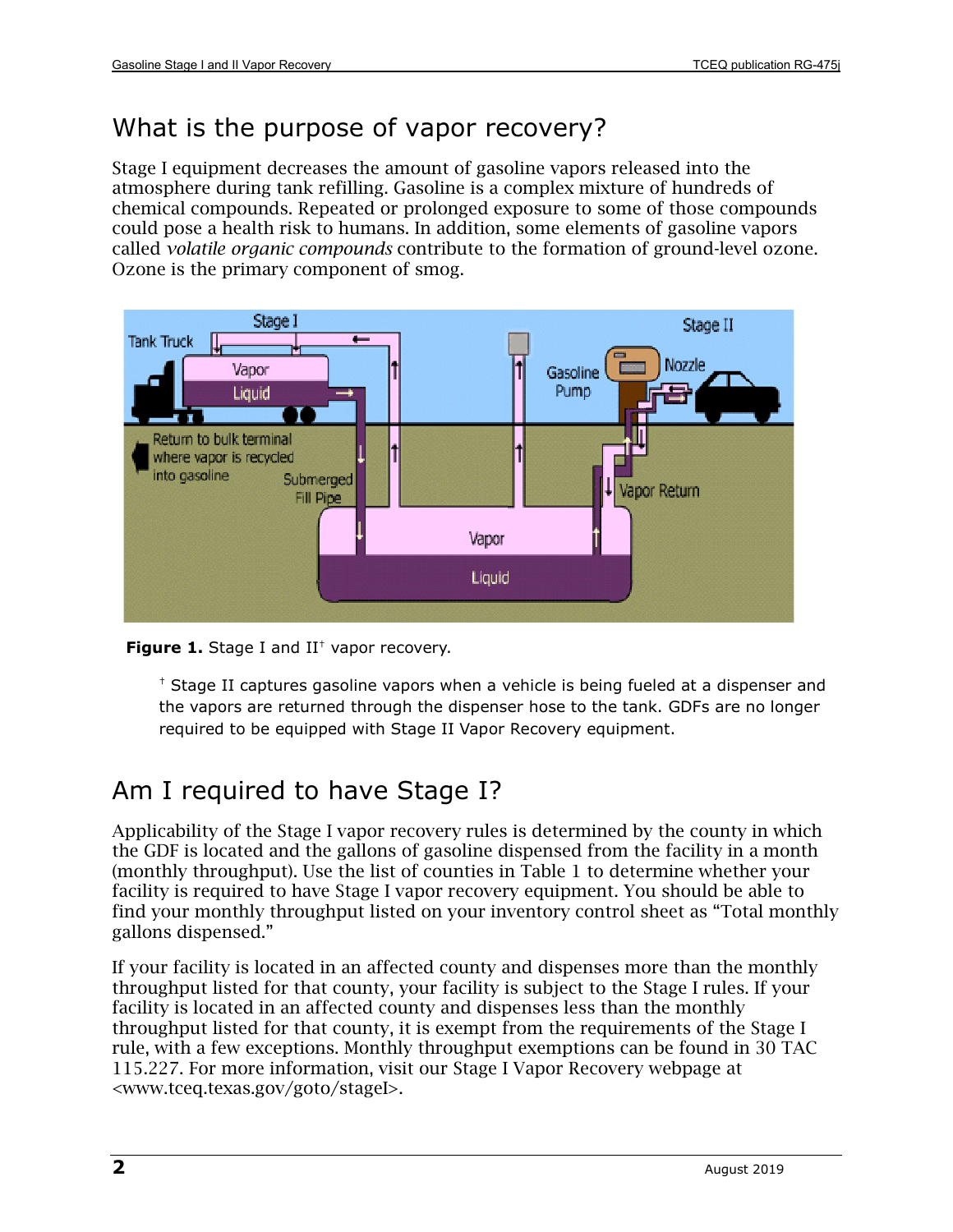|  |  |  | Table 1. Counties requiring Stage I. |  |
|--|--|--|--------------------------------------|--|
|--|--|--|--------------------------------------|--|

| <b>Affected Counties</b>                                                                                                                                                                                                                                                                                                                                                                                                                                                                                                                                                                                                                                                                                                                                 | <b>Monthly Throughput</b>                                                             |
|----------------------------------------------------------------------------------------------------------------------------------------------------------------------------------------------------------------------------------------------------------------------------------------------------------------------------------------------------------------------------------------------------------------------------------------------------------------------------------------------------------------------------------------------------------------------------------------------------------------------------------------------------------------------------------------------------------------------------------------------------------|---------------------------------------------------------------------------------------|
| Brazoria, Chambers, Collin, Dallas, Denton, El Paso, Fort<br>Bend, Galveston, Hardin, Harris, Jefferson, Liberty,<br>Montgomery, Orange, Tarrant, Waller, and Wise*                                                                                                                                                                                                                                                                                                                                                                                                                                                                                                                                                                                      | Any amount*                                                                           |
| Ellis, Johnson, Kaufman, Parker, Rockwall                                                                                                                                                                                                                                                                                                                                                                                                                                                                                                                                                                                                                                                                                                                | More than 10,000<br>gallons of gasoline in any<br>month after April 30,<br>2005       |
| Bastrop, Bexar, Caldwell, Comal, Guadalupe, Hays, Travis,<br>Williamson, Wilson**                                                                                                                                                                                                                                                                                                                                                                                                                                                                                                                                                                                                                                                                        | More than 25,000<br>gallons of gasoline in any<br>month after December<br>31, 2004 ** |
| Anderson, Angelina, Aransas, Atascosa, Austin, Bee, Bell,<br>Bosque, Bowie, Brazos, Burleson, Calhoun, Camp, Cass,<br>Cherokee, Colorado, Cooke, Coryell, De Witt, Delta, Falls,<br>Fannin, Fayette, Franklin, Freestone, Goliad, Gonzales,<br>Grayson, Gregg, Grimes, Harrison, Henderson, Hill, Hood,<br>Hopkins, Houston, Hunt, Jackson, Jasper, Karnes, Lamar,<br>Lavaca, Lee, Leon, Limestone, Live Oak, Madison, Marion,<br>Matagorda, McLennan, Milam, Morris, Nacogdoches,<br>Navarro, Newton, Nueces, Panola, Polk, Rains, Red River,<br>Refugio, Robertson, Rusk, Sabine, San Augustine, San<br>Jacinto, San Patricio, Shelby, Smith, Somervell, Titus,<br>Trinity, Tyler, Upshur, Van Zandt, Victoria, Walker,<br>Washington, Wharton, Wood** | 100,000 gallons or more<br>in any month after<br>October 31, 2014**                   |

\* If your facility is in the Beaumont–Port Arthur, Dallas–Fort Worth, El Paso, or Houston-Galveston-Brazoria area, it may be exempt from the Stage I rules if it has dispensed no more than 10,000 gallons of gasoline in any calendar month after January 1, 1991, and construction began before November 15, 1992. The TCEQ may request verification of throughput by monthly inventory control records, so be sure to maintain those records.

 $**$  If your facility is in a covered attainment county [30 TAC 115.10(10)] and the capacity of the stationary gasoline storage containers is no more than 1,000 gallons, your facility is exempt from the Stage I rule, with a few exceptions.

#### What are the requirements for Stage I systems?

For Stage I vapor recovery systems, you must comply with the following:

- Control displaced vapor emissions using either:
	- o a vapor control system operated in accordance with 30 TAC 115.221(1), or
	- o a vapor balance system which must be operated according to the conditions found in 30 TAC 115.222.
- Inspect for liquid leaks, visible vapors, and significant odors during gasoline deliveries. Immediately discontinue delivery if any of those items is observed, and do not resume until the observed issue is remedied.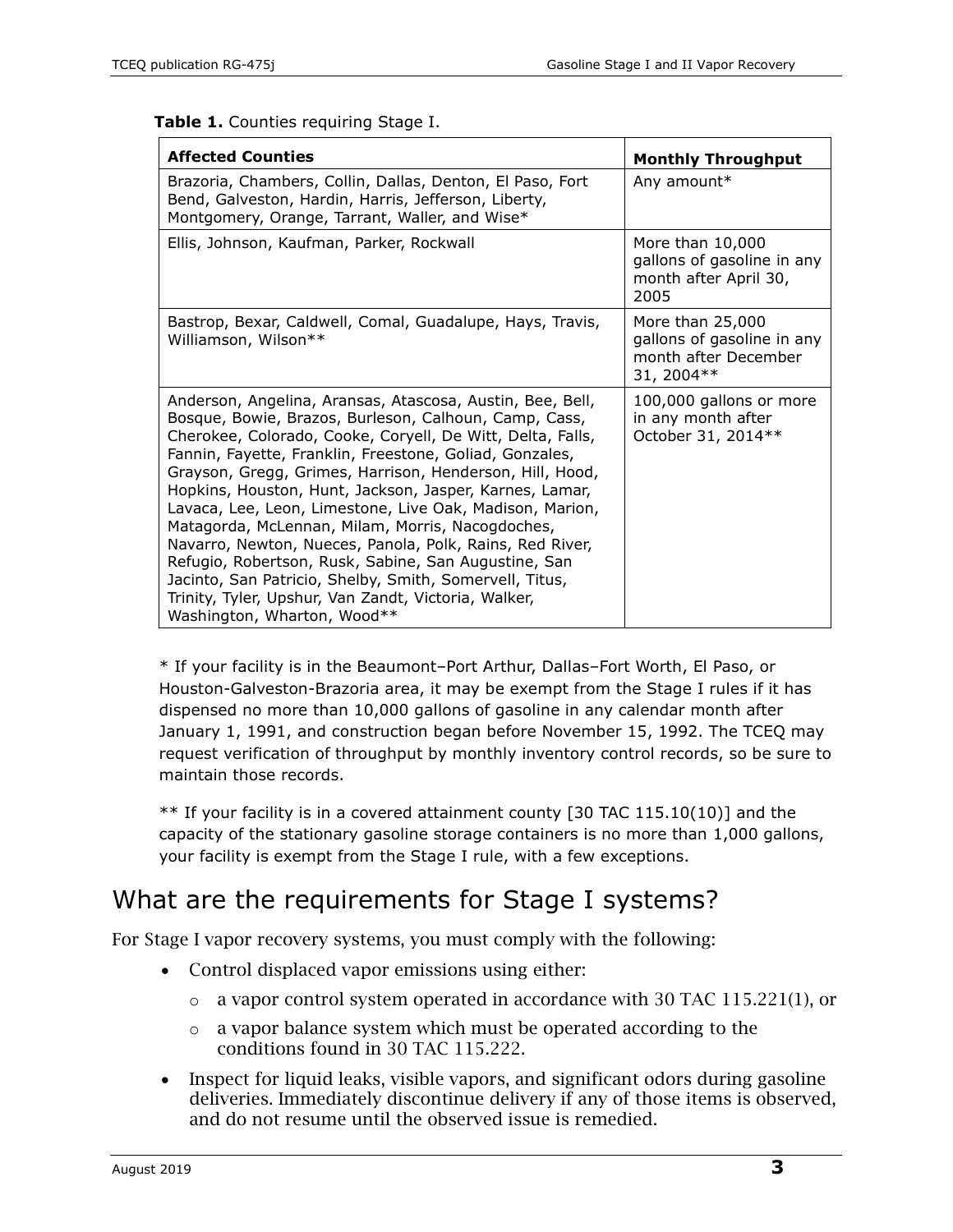- Ensure that the gasoline tank truck has been inspected for leaks within the most recent year.
- Conduct annual testing procedures according to 30 TAC 115.225. These two tests are:
	- o California Air Resources Board Vapor Recovery Test Procedure TP-201.1E: Leak Rate and Cracking Pressure of Pressure/Vacuum Vent Valves.
	- o California Air Resources Board Vapor Recovery Test Procedure TP-201.3: Determination of 2 Inch WC Static Pressure Performance of Vapor Recovery Systems of Dispensing Facilities.
- Keep records of dates on which gasoline was delivered to your facility and the identification number and date of the last leak testing of each tank-truck's tank from which gasoline was transferred to the facility.
- Maintain the following records for two years:
	- $\circ$  a record of the test results of any testing conducted at the facility, and
	- o monthly inventory records to show gasoline throughput.

Your facility must also be equipped with pressure-vacuum relief valves on the storage tank vent lines, two-point connections for vapor recovery during fuel delivery, and drop tubes that extend to within 6 inches of the tank bottom. All Stage I equipment must be certified by the California Air Resources Board (CARB) or an approved third party.

In addition, all GDFs with a monthly throughput of more than 10,000 gallons must have a drop tube that extends to within 12 inches of the tank bottom if the pipes were installed on or before November 9, 2006, or within 6 inches of the tank bottom if the pipes were installed after November 9, 2006, regardless of county. A list of approved Stage I equipment is available at the TCEQ's website; a link appears at the end of this guide.

Additional requirements may apply depending on your throughput and location. Please refer to EPA publication EI 43-02, *Summary of Regulations Controlling Air Emissions*, for more information (see the link at the end of this guide).

#### What are the requirements for facilities exempt from Stage I?

If your facility is located in an affected county and is exempt from the rule based on monthly throughput, you must still comply with the following requirements:

- Ensure there are no avoidable gasoline leaks in the liquid transfer or vapor balance systems.
- Ensure that the tank truck is kept vapor-tight after unloading.
- Inspect for liquid leaks, visible vapors, and significant odors during gasoline deliveries. Immediately discontinue delivery if any of those items is observed, and do not resume until the issue is remedied.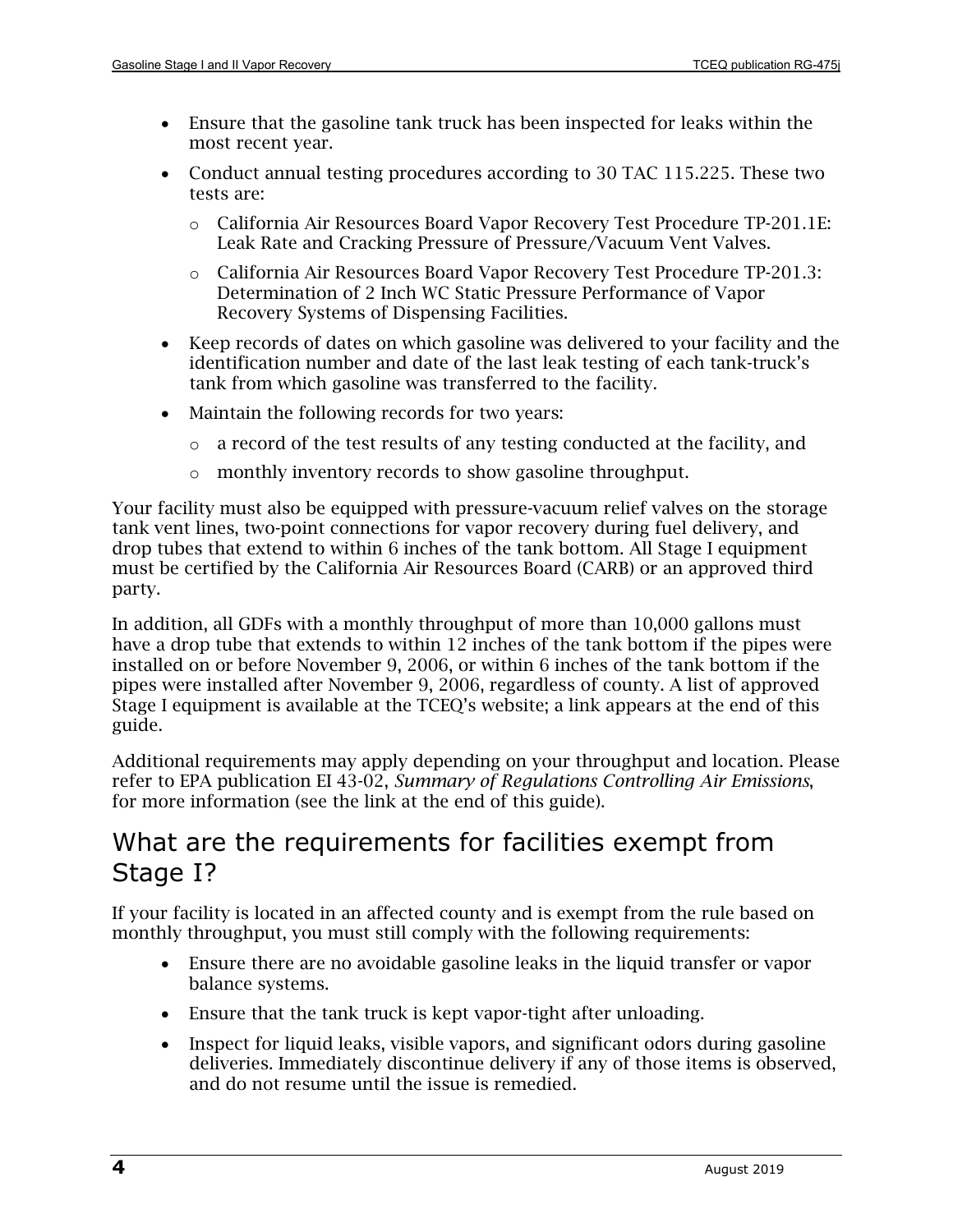• Maintain monthly inventory records to show gasoline throughput. This requirement does not apply to facilities located in a covered attainment area with a stationary gasoline-storage capacity of 1,000 gallons or less.

## What are the requirements for Stage II decommissioning?

Owners or operators of GDFs are no longer required to install Stage II equipment, which captures gasoline vapors when a vehicle is being fueled at a dispenser. All existing Stage II vapor recovery equipment must be completely decommissioned as of August 31, 2018. If your Stage II equipment has not been decommissioned, you must do so as soon as possible. Until decommissioning is complete at your facility, you must continue to maintain all current Stage II requirements, including daily logs, equipment maintenance, and testing. For more information on Stage II requirements, please go to [<www.tceq.texas.gov/airquality/mobilesource/vapor\\_recovery.html/#Stage2>.](https://www.tceq.texas.gov/airquality/mobilesource/vapor_recovery.html/#Stage2)

You or your licensed UST Contractor must submit a Decommissioning Notification Form (TCEQ-20698) to the appropriate TCEQ regional office and local government program at least 30 calendar days before any physical decommissioning activities begin. Additionally, a one- to three-day notice must be given verbally beforehand. Following decommissioning, a report with test results must be submitted to the appropriate TCEQ regional office. A licensed Underground Storage Tank On-Site Supervisor with an A or A/B license must direct the decommissioning, and during decommissioning, all Stage II equipment must be removed from the site.

## Where can I find more information?

Stage I Vapor Recovery: [<www.tceq.texas.gov/goto/stageI>](http://www.tceq.texas.gov/goto/stageI)

- The complete requirements for Stage I and II,30 TAC Chapter 115, Subchapter C: [<https://texreg.sos.state.tx.us/public/readtac\\$ext.ViewTAC?tac\\_view=5&ti=30&pt=](https://texreg.sos.state.tx.us/public/readtac$ext.ViewTAC?tac_view=5&ti=30&pt=1&ch=115&sch=C) [1&ch=115&sch=C>](https://texreg.sos.state.tx.us/public/readtac$ext.ViewTAC?tac_view=5&ti=30&pt=1&ch=115&sch=C)
- Stage I and II gasoline vapor recovery, list of approved equipment, other information: [<www.tceq.state.tx.us/goto/vapor\\_recovery>](https://www.tceq.texas.gov/airquality/mobilesource/vapor_recovery.html)
- Vapor Recovery Test Procedures Handbook (RG-399): [<http://www.tceq.texas.gov/assets/public/comm\\_exec/pubs/rg/rg-399.pdf>](http://www.tceq.texas.gov/assets/public/comm_exec/pubs/rg/rg-399.pdf)
- Download TCEQ forms: [<www.tceq.texas.gov/search\\_forms.html>](http://www.tceq.texas.gov/search_forms.html)
- EPA guide to Stage I (publication no. EI 43-02): [<www.epa.gov/ttn/atw/area/gdfb.pdf>](http://www.epa.gov/ttn/atw/area/gdfb.pdf)
- Search agency publications at the TCEQ's website: [<http://www.tceq.texas.gov/publications>](http://www.tceq.texas.gov/publications)
- For information about installation or renovation of Stage I equipment or decommissioning Stage II equipment, please refer to module RG-475c, Licensed Underground Storage Tank Contractors.